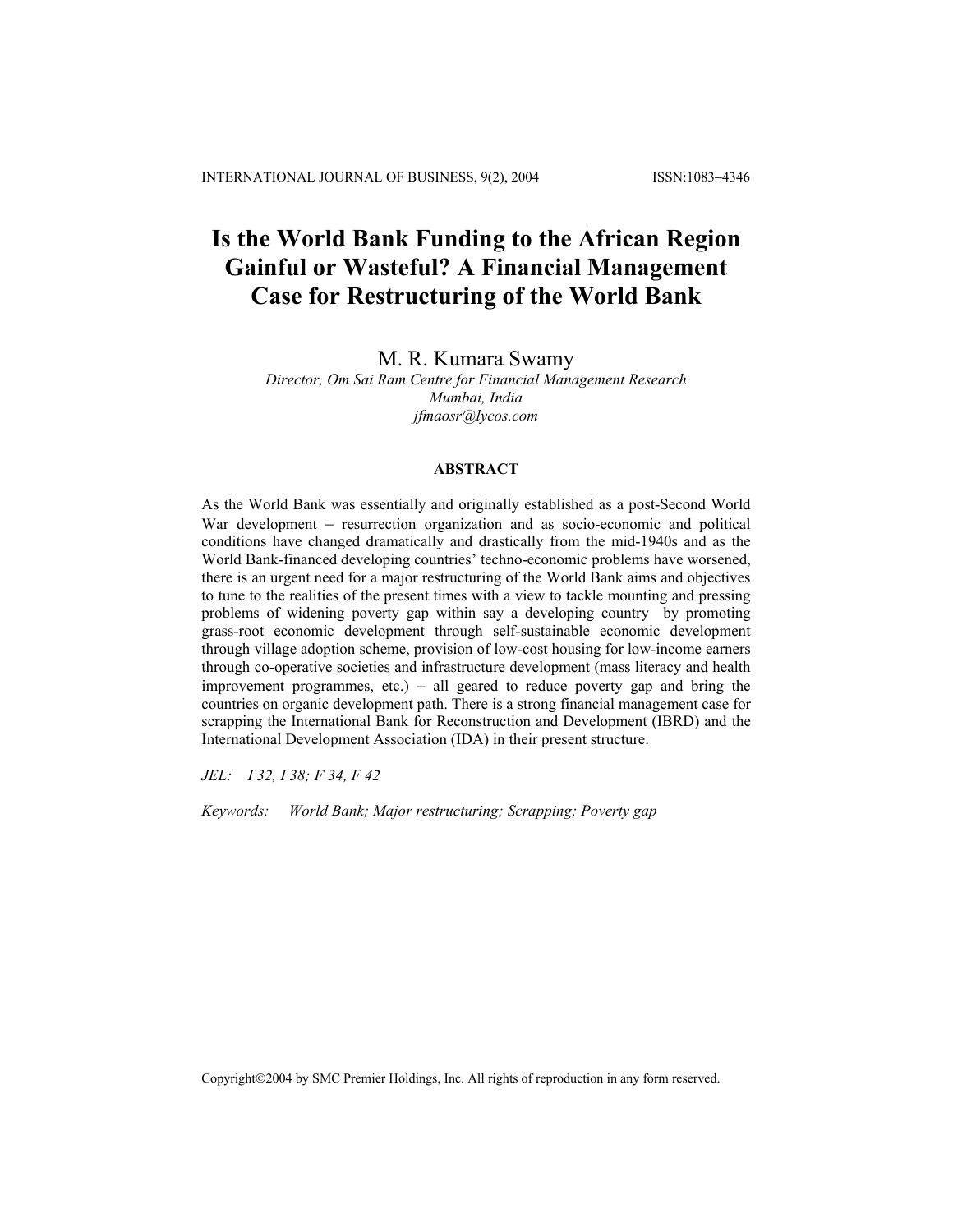## **I. INTRODUCTION**

Writing on this important and topical subject is a difficult assignment as there may be as many opinions/views as there are development and finance economists, policy makers and practitioners. At this point, the words of the one-time President of the U.S.A., Calvin Coolidge (1923) ring a bell when, in his message to the U.S. Congress asking for reduction in the upper income bracket tax rates, said in a burst of eloquence: "We must remember the poor."

At this point the statement made by the then Prime Minister of India, Jawaharlal Nehru is highly pertinent to recall: "Tremendous urges are coming up - - who are we to criticize if people want better food, better clothing, or better living conditions<sup>1</sup>." If the poor could be kept poor enough, and the rich rich enough, the poor wouldn't get any poorer: the consumption function didn't bother them. In a similar tone, Divine Sathya Sai Baba poses the following questions and provides answers to them:

Who is the poorest man in the whole world? He who has the most desire.

Who is the richest man in the world ? He who has much satisfaction.

The one with satisfaction will live in peace which is the most priceless possession of man<sup>2</sup>.

The present day world has an uneven spread of population classified by economic strata, viz., by those people who are relatively prosperous and others resourceless or in what of necessaries. Probably more than half of mankind is permanently hungry. Perhaps between 65 per cent and 70 per cent of people are illiterate, miserably poor. The gap between rich and poor countries is steadily widening to such an extent that the rich are getting richer and the poor are getting abysmally poorer, in that poor countries' share of the world GNP and exports is 4 per cent each while that of the rich countries is 84 per cent each.

It is true that developing countries which are largely rural populated are characterized by highly contented people possessing rich traditions and ruralite ethos; yet they are affected by poverty due to overemphasis on industrialization through international capital and technology transfer via multinational corporations who are 'problem solvers' and 'problem makers' in developing countries. All these have resulted in widening rural-urban poverty gap and attendant structural adjustment problems. Also, the World Bank has opined:

"There is much about poverty and how to address it effectively is still not known, and solutions to the many causes and manifestations of poverty have yet to be found<sup>3</sup>... Absolute poverty on so massive a scale is already a cruel anachronism. But unless economic growth in the developing countries can be substantially accelerated, the now inevitable increases in population will mean that numbers of the absolute poor will remain unacceptably high even at the end of the century. To the extent these are more clearly understood the Institution itself (the World Bank Group) and all of its member governments individually will be able to cooperate more effectively is accelerating economic growth, and reducing the intolerable deprivations of massive poverty, and special action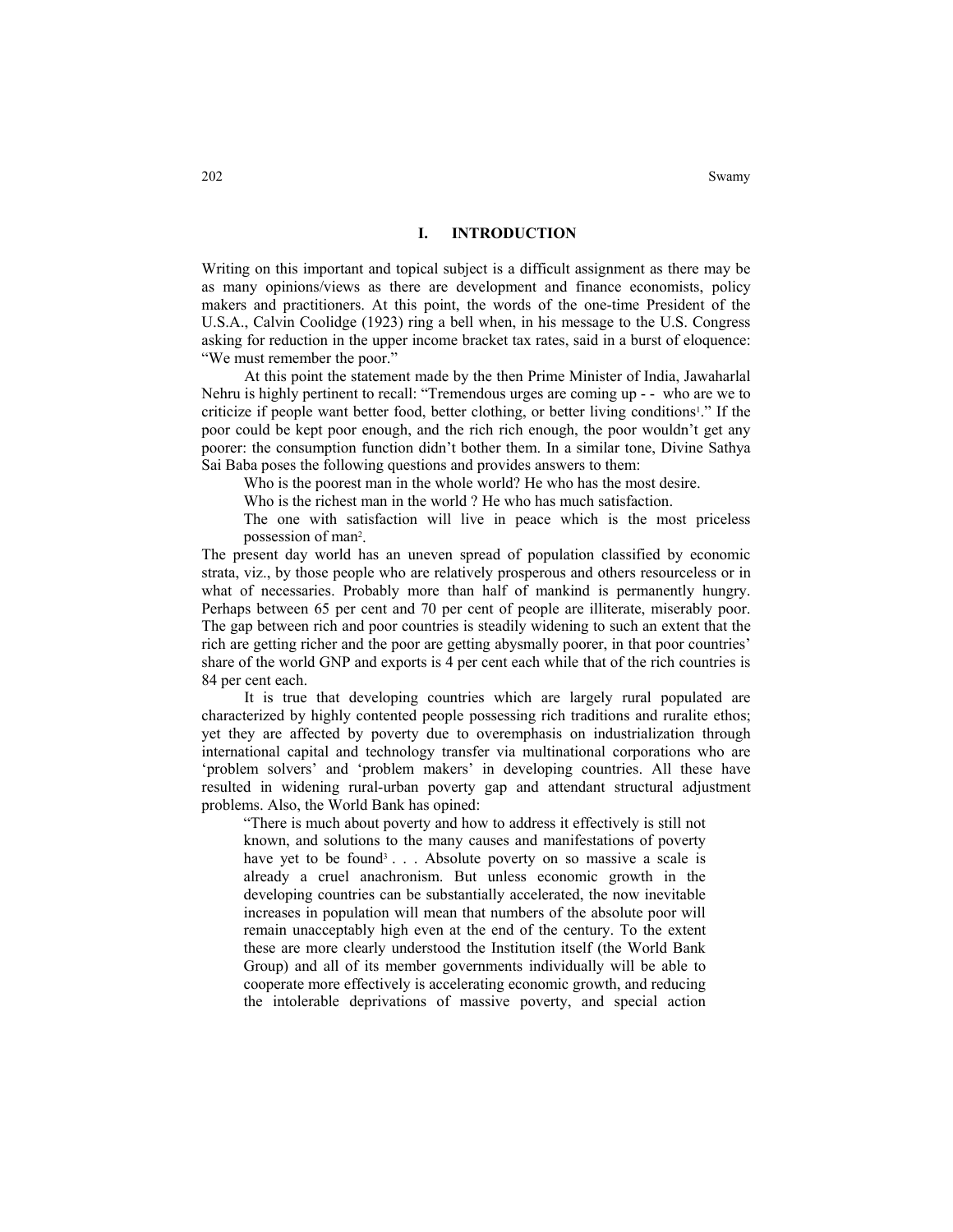programs to improve the quality of life should be an integral part of development strategy4 ."

## **II. POVERTY IS A MISNOMER: CHRONICALLY POOR VS. TRANSITORY POOR**

At this point the crucial questions posed by the renowned development economist, Dudley Seers at the Eleventh World Conference (New Delhi, 1969) of the society for International Development are pertinent to recall:

"What has been happening to poverty? What has been happening to unemployment? What has been happening to inequality? If all three of these questions have declined from high levels, then beyond doubt this has been a period of development for the country concerned. If one or two of these central problems have been growing worse, especially if all three have, it would be strange to call the result development, even if per capita income doubled."

**Exhibit 1** 



In this context, the expert views of the renowned financial management expert, M. R. Kumara Swamy on the catchword poverty may be noted<sup>5</sup>. Each letter of the word 'POVERTY' has its own significance for policy making and refers to the following: **P**oor (have nots) who are forced by economic circumstances to cooperate and help in

 **O**rganizing middlemen's activities − being unaware of their selfish motives − have become

 **V**ulnerable to

**E**xploitation by the

**R**ich (haves)

**T**o widen the already widening

**Y** (income) gap making the poor poorer and the rich richer.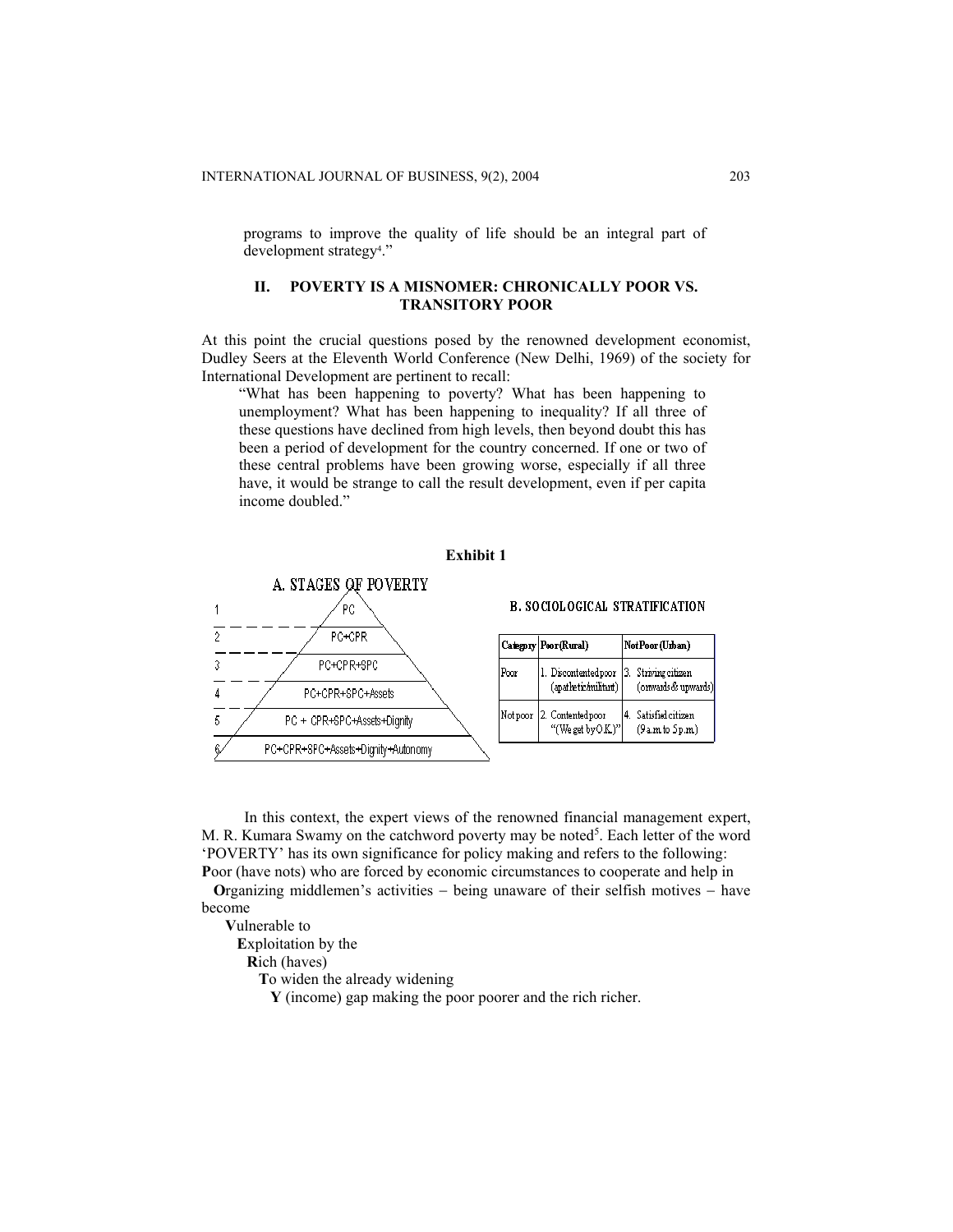As agriculture is the mainstay of 'development' process, and as more than a three quarter of the population derives its income from land to satisfy 'merit wants' of a large majority of the population in developing countries (for example, according to the World Bank study<sup>6</sup> rural areas comprise 74 per cent of people in poverty in Pakistan who support 70 per cent of the total population) and this 'core and tradition-bound' sector does not receive any encouragement during natal and post-natal stage from financial institutions (national and international, commercial, cooperative and agriculture), the developing countries have provided special berths in the 'development' train in the form of concessionary credit to priority sector with a view to undertake comfortable and easy journey to bring about increases in agricultural production and productivity. However, scholarly research studies have revealed that the special berth accommodation provided to the agricultural sector has not been put to the right use, which have resulted in bank losses caused by misallocated and mismanaged credit flow to agricultural sector. Mere credit flow does not bring about qualitative changes - - the judicious use of credit and monitoring to avoid diversion is what matters. In recognition of the existence of this colossal problem, the World Bank has opined:

"Though the knowledge of the problems and ways to address (poverty alleviation issues) have increased, nonetheless there is much about poverty and how to address it effectively is still not known, and solutions to the many causes and manifestations of poverty have yet to be found. The severity of poverty and its persistence require urgent and sustained action . . . Absolute poverty on so massive a scale is already a cruel anachronism**<sup>4</sup>** ."

And, as the renowned development economist, Robert Chambers has described, there are many more aspects of deprivation other than 'income poverty' including vulnerability, powerlessness, isolation and humiliation<sup>7</sup>. Without an understanding of the needs and priorities of those who are classified as 'poor' built into the measurement of poverty, the 'poor' will continue to be seen as passive and the 'target' for poverty alleviation<sup>8</sup>. According to scholar, Tony Beck:

"This (poverty) is the language of bureaucratic planning, with 'targets', 'aims' and recipients ready to be 'pushed', 'raised', accept delivery and be attended to. It is the language of control. The poor have become statistics with which statisticians can play and experiment . . . The preoccupation with measurement fits well into a system where policy is created by a centralized state and then imposed on the poor from above in order to shunt the poor above the poverty line<sup>8</sup>."

Evidently, the root cause of the disease of poverty has not been diagnosed by doctors of the economy, and all funding by national and international financial institutions has been watering merely the branches of the plant and not the roots causing the plants to dry up; for example, paddy crop dries up if it does not get water for a day. How is it the trees remain green even in the long period of drought? What is the reason for this? The roots of the tree have gone down to the water level, whereas the roots of the paddy crop remain on the surface − All efforts are to be geared to water the roots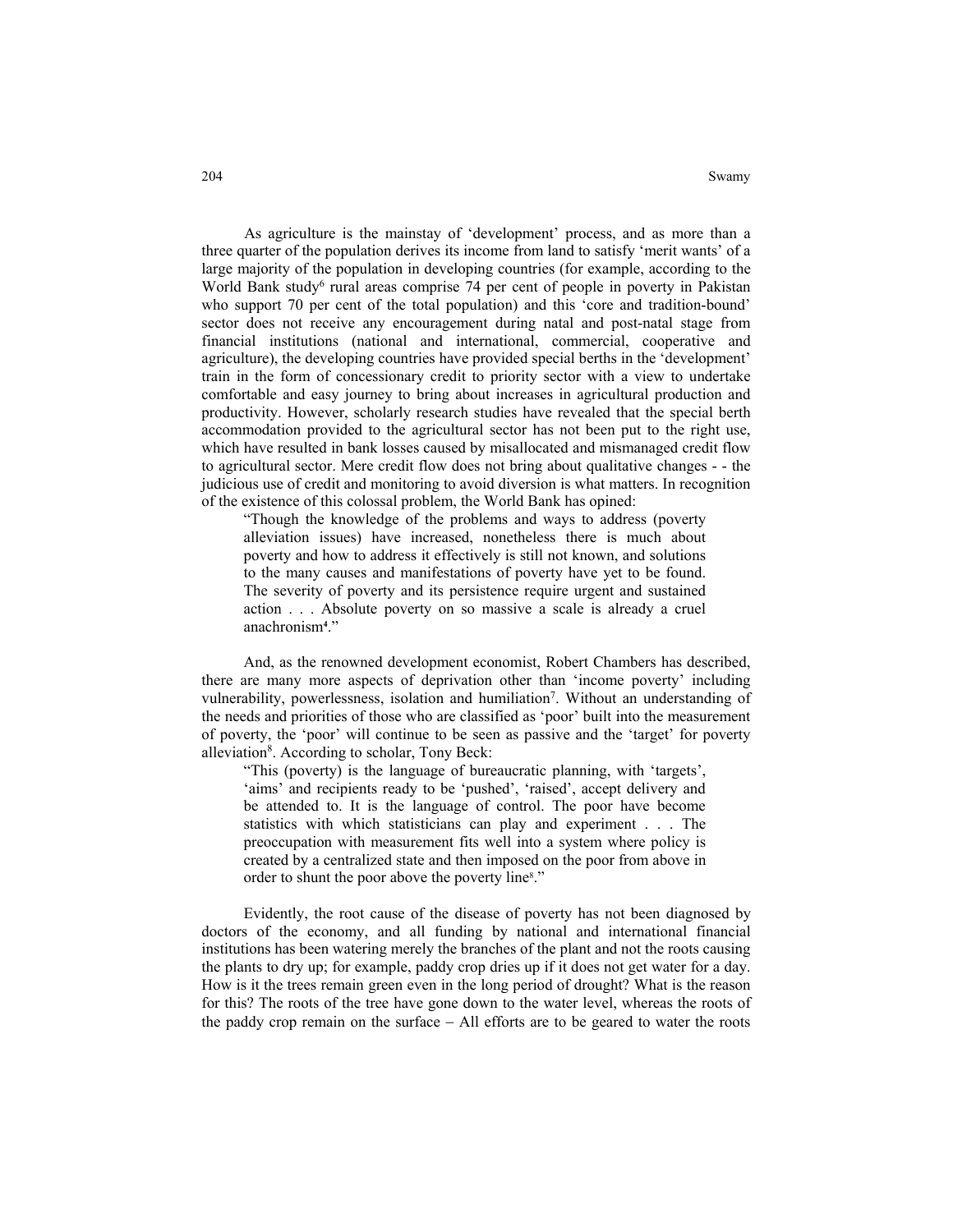and branches of trees (as they grow from plant stage to small, medium and big tree stage) and strengthen development efforts in order to make the roots of development touch the surface level to reach Rostow's "take off stage".

In policy design, it is often useful to distinguish between the hard core of the chronically (or persistently) poor and transitory poor, who temporarily fall into poverty during poor cropping season or hard years. The appropriate response to transitory poverty is to promote policies such as credit, crop insurance, employment guarantee and price stabilization schemes designed to stabilize the incomes and consumption of the poor. In contrast, chronic poverty requires more costly and permanent interventions, which aim to increase the opportunities of the poor and make them more productive (e.g., basic education and training, land reforms and resettlement). Unfortunately, neither income/consumption nor participatory approach allow the chronically poor to be distinguished from the transitory poor. But approaches give essentially static picture, one-shot picture of who is poor at a given point of time.

## **III. IS POVERTY A CURABLE DISEASE? IS DEVELOPMENTAL ASSISTANCE GAINFUL?**

Experiences relating to economic development of developing countries experiencing technological backwardness and widening of poverty (welfare) gap within a developing country (with or without external assistance combined with managerial inefficiency and/or managerial scarcity and associated problems) have revealed that, in the name of economic development in the sense of development economist J. Schumpeter, developed countries have ventured into transfer of capital, technology and manpower to developing countries all enveloped in the Seven Ms of industry, viz, Money, Men, Materials, Machine, Market, Motive power and Management. However, a major question has remained unanswered - - has the majority population (76 per cent of the population earning below subsistence level of wages in Nigeria's case according to the "M. R. Kumara Swamy Measure of Welfare Gap")<sup>9</sup> benefited from the fruits of development and/assistance? Or, are development efforts geared to satisfy the needs of the majority four per cent population (affluent group) with support − gainful from a short-term point of view or wasteful from a long-run view point − from multinational corporations and international financial institutions parented in industrialized countries?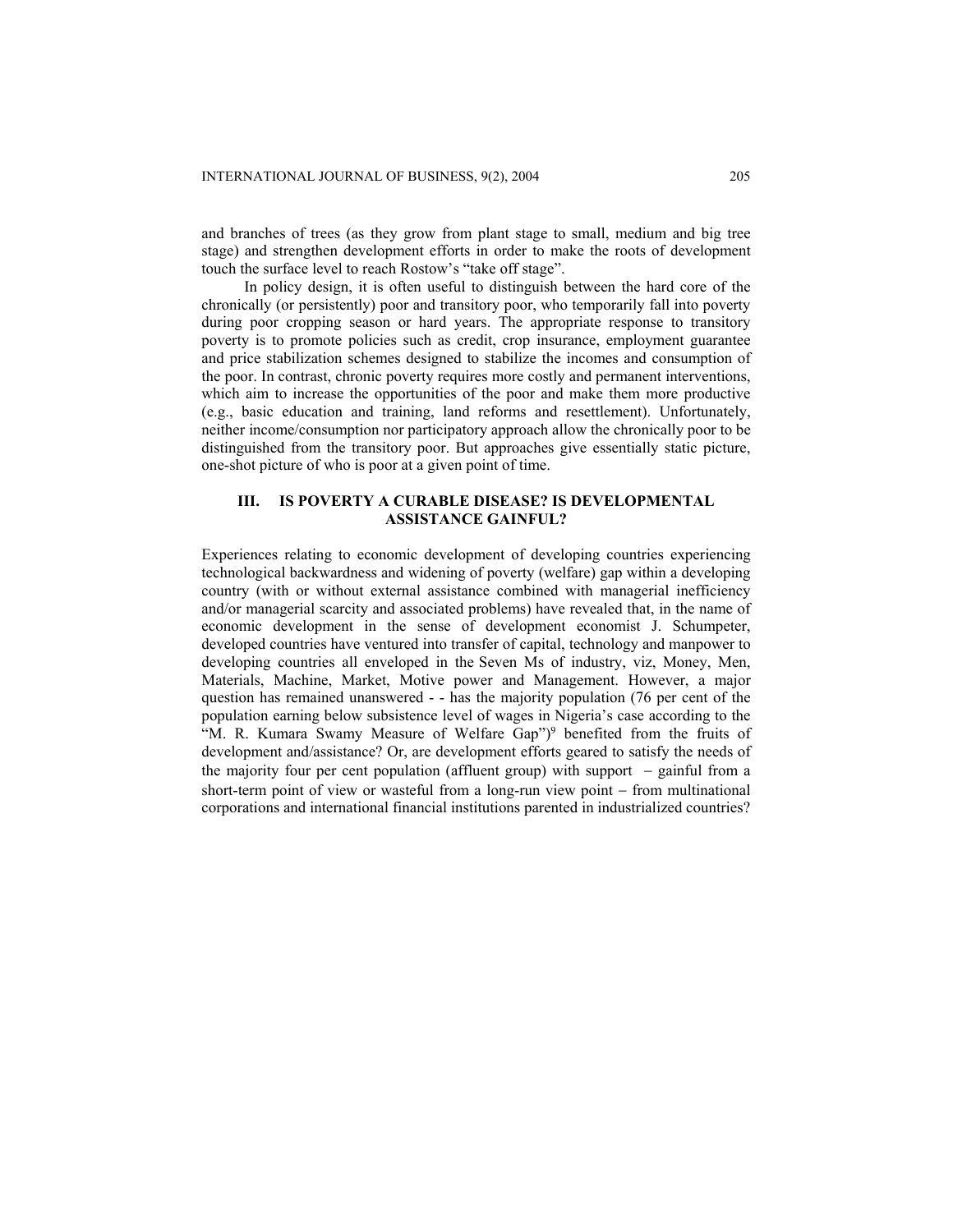206 Swamy Swamy and the state of the state of the state of the state of the Swamy Swamy

| <b>Sector</b>                                                                                                           |                     | 1979-83        |             | 1984           |             | 1987              |             | 1988            |  |
|-------------------------------------------------------------------------------------------------------------------------|---------------------|----------------|-------------|----------------|-------------|-------------------|-------------|-----------------|--|
|                                                                                                                         | (Annual<br>Average) |                |             |                |             |                   |             |                 |  |
|                                                                                                                         | US\$<br>mn.         | 96t0<br>to tal | US\$<br>mn. | 96t0<br>to tal | US\$<br>mn. | $96$ to<br>to tal | US\$<br>mn. | 96 to<br>to tal |  |
| Growth-oriented<br>core sector to<br>attack poverty at<br>grass root level<br>(short gestation<br>period)*              | 1108                | 68.0           | 1412        | 59.7           | 982         | 46.8              | 1492        | 50.9            |  |
| Development-<br>oriented non-<br>core sector<br>techno-industrial<br>development<br>(with long gest-<br>ation period)** | 317                 | 19.4           | 765         | 32.2           | 520         | 24.8              | 1275        | 43.5            |  |

#### **TABLE** CORE SECTORAL vs NON-CORE SECTORAL FINANCING BY WORLD BANK' GROUP : AFRICAN REGION

Notes :<br>\* includes agriculture and rural development, education, transportation, energy (power) water supply and sewerage.

\*\* includes industry, non-project assistance, technical assistance, urban development, population, health and nutrition.

Source: World Bank, (i) Annual Report: 1988; (ii) World Development Report: 1988.

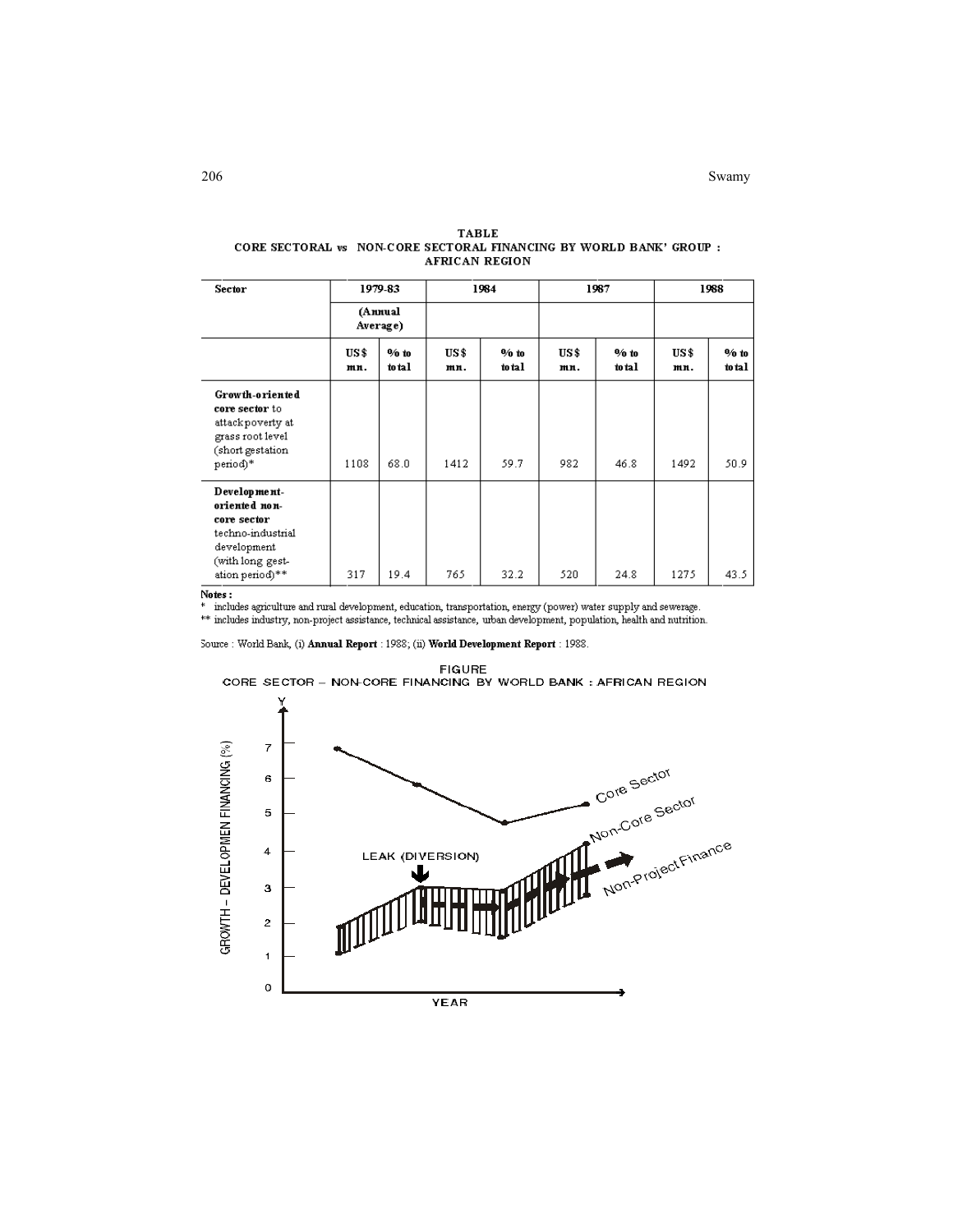Unfortunately, such so-called development efforts have benefited the minority four per cent population, leaving the 76 per cent population poorer and the 20 per cent moderately poor, thus, the rich are getting richer and the poor are getting poorer and tend to become vulnerable to poverty and associated chronic problems. According to the World Bank estimates<sup>6</sup>, given current trends, the number of people living on incomes on less than one United States dollar a day will rise from 1.1 billion in 1990 to 1.3 billion in the year 1990: and to a higher figure by 2000 and beyond unless drastic measures are taken to attack poverty at grass-root level. In this context, the expert views of development economist, Robert Chambers are highly pertinent to recall:

"Unlike poverty, vulnerability lacks a developed theory and accepted indicator and methods of measurement - - vulnerability has two sides: an external side of risks, shocks, and stress to which an individual or household is subject; and an internal side which is defenseless, meaning a lack of means to cope without damaging loss. Loss can take many forms becoming or being physically weaker, economically impoverished, socially dependent, humiliated or psychologically harmed<sup>7</sup>."

## **IV. A FINANCIAL MANAGEMENT CALL FOR A REVIEW OF THE WORLD BANK LENDING POLICY**

Based on a detailed and expert financial management analysis of World Bank funding to the African countries carried out by the well-known financial management economist, M. R. Kumara Swamy, it is revealed that, though in value terms, the World Bank funding to the African countries has shown an uptrend, there has been no noticeable (appreciable) improvement in the living standards of most local people in the African countries. Instead, the multinational corporations (MNCs) dominance of the developing countries' (going by Nigeria's experiences) has created a special class of 'get rich soon tendency people', which has helped to bring about artificial economic growth from top (all based on imports of practically every item to satisfy merit and social wants) to suit the requirements of the minority four per cent of the population as in Nigeria's case at the expense of the 76 per cent population who fall below poverty line, based on the "M.R. Kumara Swamy's Measure of Welfare Gap" adopted in the Nigerian Fourth Five Year Plan<sup>9</sup> document, neglecting grassroot economic development path. Coupled with this unsatisfactory situation, a major factor which has hindered African development is managerial scarcity and associated problems leading to diversion or leakage of funds from a set course to wasteful and uneconomic sources and maintenance of non-productive assets  $(R: rent + P: profit)$  through non-project assistance to Africa by the World Bank which, for example, amounted to US\$ 180 million (annual average during 1979-83 period) rising astronomically to US\$ 472 million in 1984 and further to US\$ 760 million in 1988 – the same trend has continued so far.

The crux of 'economic development' in the Schumpeterian sense lies in establishing a balanced ratio between productive and unproductive assets. When productive (producing) assets, W (wage fund) > unproductive (non-producing) assets R + P (renters and profiteers), we have, save in exceptional circumstances, a situation of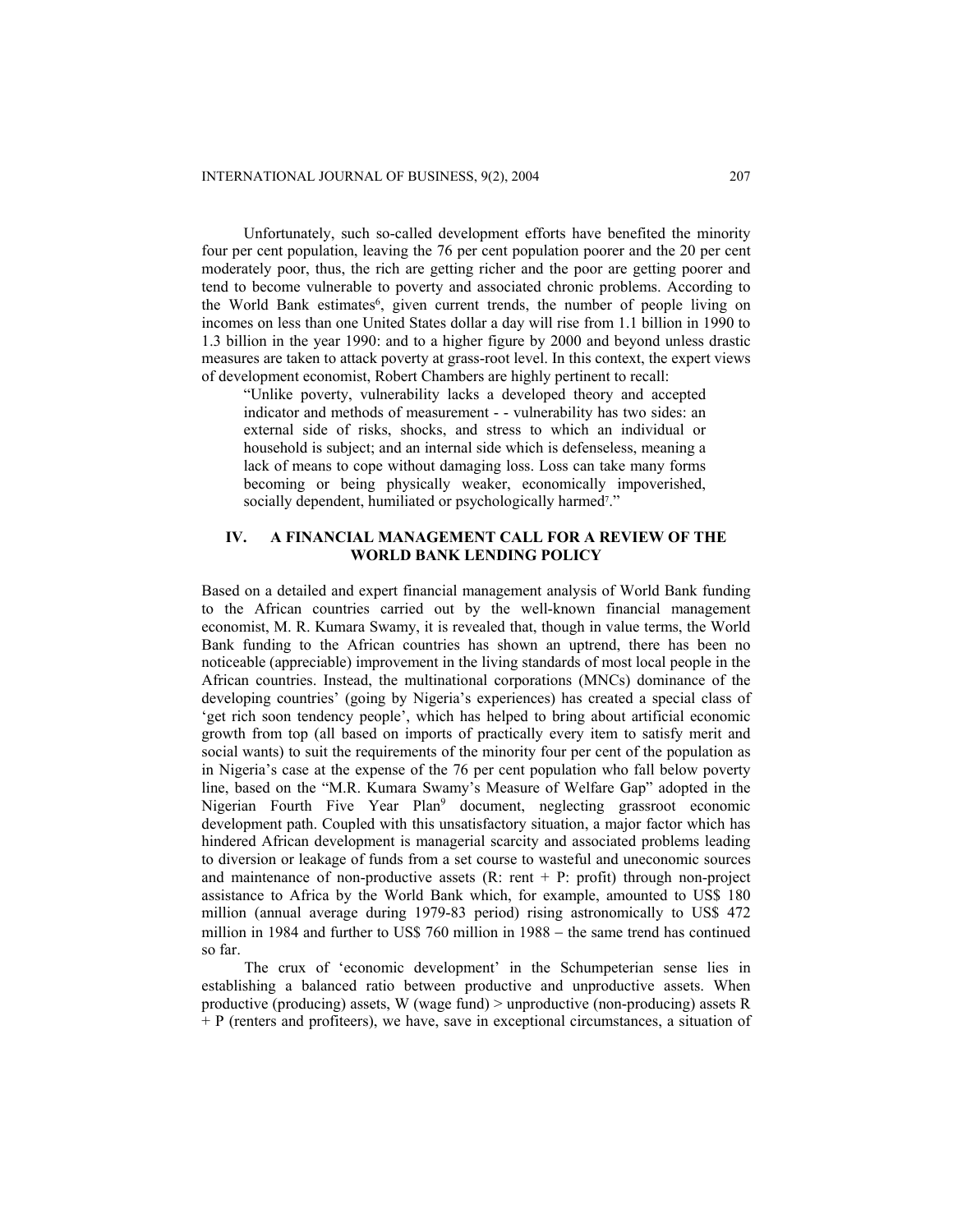'organic' development path at gross-root level combined with fair capitalization and initiated by local entrepreneurial abilities. On the other hand, when R+P>W, we have a situation of lopsided economic growth combined with evil effects of overcapitalization and associated diseconomies of scale. Such circumstances lead to adoption of structural adjustment programmes.

## **V. FINANCIAL MANAGEMENT ANALYSIS OF DATA WITH REFERENCE TO AFRICAN COUNTRIES**

Agriculture and rural development: No qualitative change on the part of small peasant farmers who form the bulk of population: funds are diverted to maintain unproductive assets, (R+P), i.e., those people living on rent and profit.

*Result:* Perennial Poverty at Grass-root Level:

- Transportation : Through this funding, there has emerged a strong class of transport contracting firms whose aim is to maximize profits at the cost of economic development of projects satisfying merit wants;
- Energy (power): Funding has to be strengthened in this sector as rural electrification and power for techno-agricultural development are prerequisites for economic development.

 *Result:* Gross Underutilization of Industrial Capacity combined with Shortage of Technical Manpower and Equipment;

Water supply and sewerage: Funding has to be strengthened in this neglected sector.

*Result:* Persistent Food Shortages Accompanied by Frequent Inflationary Pressures;

- Industry: Though World Bank Group funding is marginal, the MNC-related financial institutions have been instrumental in providing sizeable finance at exorbitant and variable interest rates;
- Non-project: This is a very strong area where there are leakages and funds are grossly diverted for maintaining unproductive assets, (R+P). *Result:* This has Largely Contributed for the Rich Becoming Richer and the Poor Becoming Miserably Poorer and Rural-Urban Welfare Disparities Have Continued to Widen;
- Urban Development: Any funding for this sector without preparing adequate infrastructure for real economic development in the sense of J. Schumpeter is like a train without an engine.

*Result:* Gross Underdevelopment

 It is self-explanatory that the World Bank Group lending to the African region has not brought about grass-root economic development; with the result, the natural resource-endowed developing countries of Africa, whose management is technomanagerially controlled by MNCs have been caught in the vicious circle of inflationary spiral, mounting external debt burden combined with lack of executive capacity and associated techno-economic problems.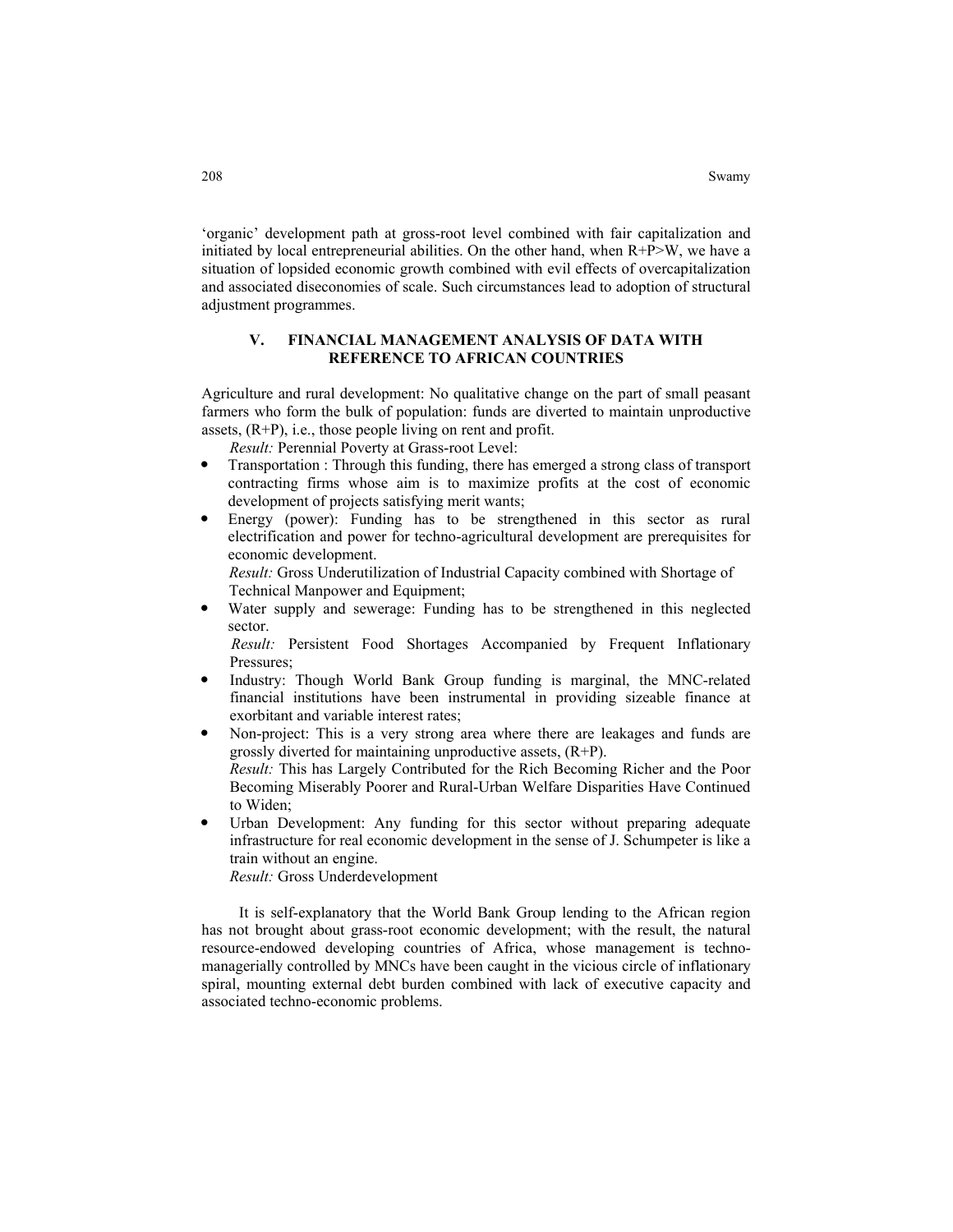## **VI. RECOMMENDATIONS**

Based on the above research findings which has important implications for policy, M.R. Kumara Swamy has come out with a strong financial management case for a major restructuring of the World Bank and IMF aims and objectives to tune to the realities of the present times with a view to tackle mounting and pressing techno-economic development problems of widening poverty gap facing the developing countries by putting all hands on deck to promote self-sustainable economic development − agriculture and integrated rural development through village adoption scheme, provision of low cost housing linked to low income through cooperative societies and infrastructure development (mass literacy, health improvement programmes, etc) − all geared to reduce poverty gap. Thus there is an urgent need for rechristening the name of the World Bank (IBRD) as International Bank for Techno-Economic Sustainable Development and grouped into:

- (i) International Bank for Sustainable Development (IBSD): to finance development projects and programmes on concessional terms (like the present International Development Association: IDA, the soft-lending associate of the World Bank Group) to get people out of poverty trap; and
- (ii) International Bank for Appropriate Technology Development (IBATD): to check development "leak", and to grant loans on conventional terms to help promote techno-economic self-reliance.

 Therefore, there is a strong and convincing financial management case for scrapping the World Bank Group - The International Bank for Reconstruction and Development (IBRD) and the International Development Association (IDA) − in their present form as they have outlived their productive lives and establish without delay the proposed restructured institutions − The IBSD and IBATD − to provide the greatest good for the greatest number.

## **ACKNOWLEDGMENT**

The author owns full responsibility for the contents of this paper.

#### **NOTES**

- 1. *World Bank IMF, Annual Meeting of the Board*: 1958 (Bangalore)
- 2. Sanathana Sarathi (Prasanthinilayam)
- 3. The World Bank, *Annual Report* (various issues)
- 4. The World Bank, *Annual Report: 1989.*
- 5. Swamy, M. R. K., (i) "Replenishment as A Prime Mover of IDA Financing: A Financial Management Call for Restructuring of World Bank Financing", *Journal of Financial Management and Analysis* (January-June 1992). (ii) "Is the Term Poverty A Misnomer? A Financial Management Approach to Poverty Alleviation